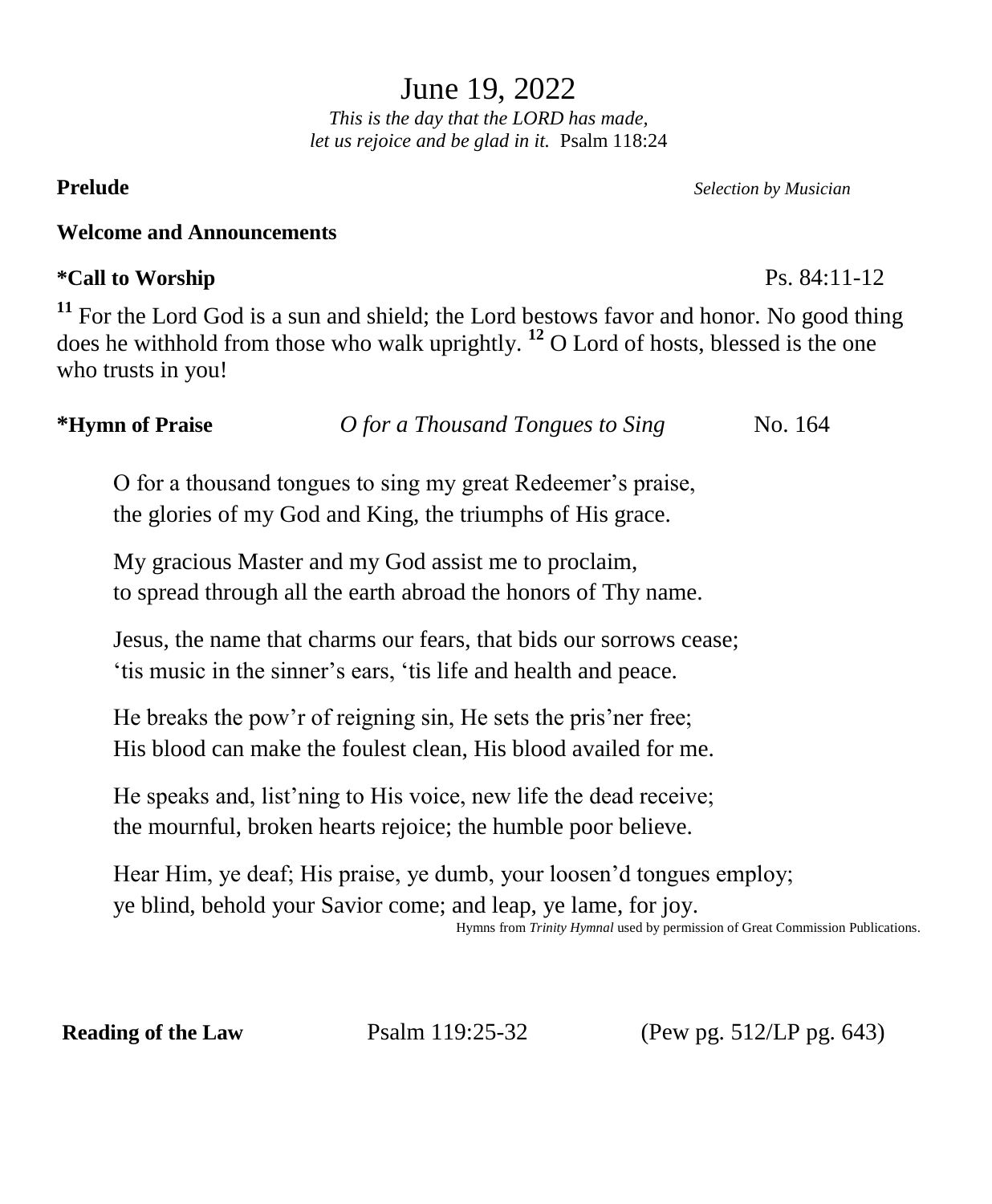### **Prayer of Confession**

Behold, Lord, we are empty vessels that need to be filled. Our Lord, fill it. We are weak in faith; Strengthen us. We are cold in love; Warm us and make us fervent that our love may go out to our neighbors.

We do not have a strong and firm faith; at times we doubt and are unable to trust You altogether. O Lord, help us. Strengthen our faith and help us trust in Thee.

In You we have sealed the treasures of all we have. We are poor; You are rich and came to be merciful to the poor. We are sinners; You are upright. With us there is an abundance of sin: In You is the fullness of righteousness. Help and forgive us, O Lord, for our only hope is in You. In Jesus name. Amen.

# **Assurance of Pardoning Grace** Ps. 84:1-4

**<sup>1</sup>** How lovely is your dwelling place, O Lord of hosts! **<sup>2</sup>** My soul longs, yes, faints for the courts of the Lord; my heart and flesh sing for joy to the living God. **<sup>3</sup>** Even the sparrow finds a home, and the swallow a nest for herself, where she may lay her young, at your altars, O Lord of hosts, my King and my God. **<sup>4</sup>** Blessed are those who dwell in your house, ever singing your praise!

\***Hymn of Thanksgiving** *Be Thou My Vision* No. 642

Be Thou my vision, O Lord of my heart; naught be all else to me, save that Thou art-Thou my best thought by day or by night, waking or sleeping, Thy presence my light.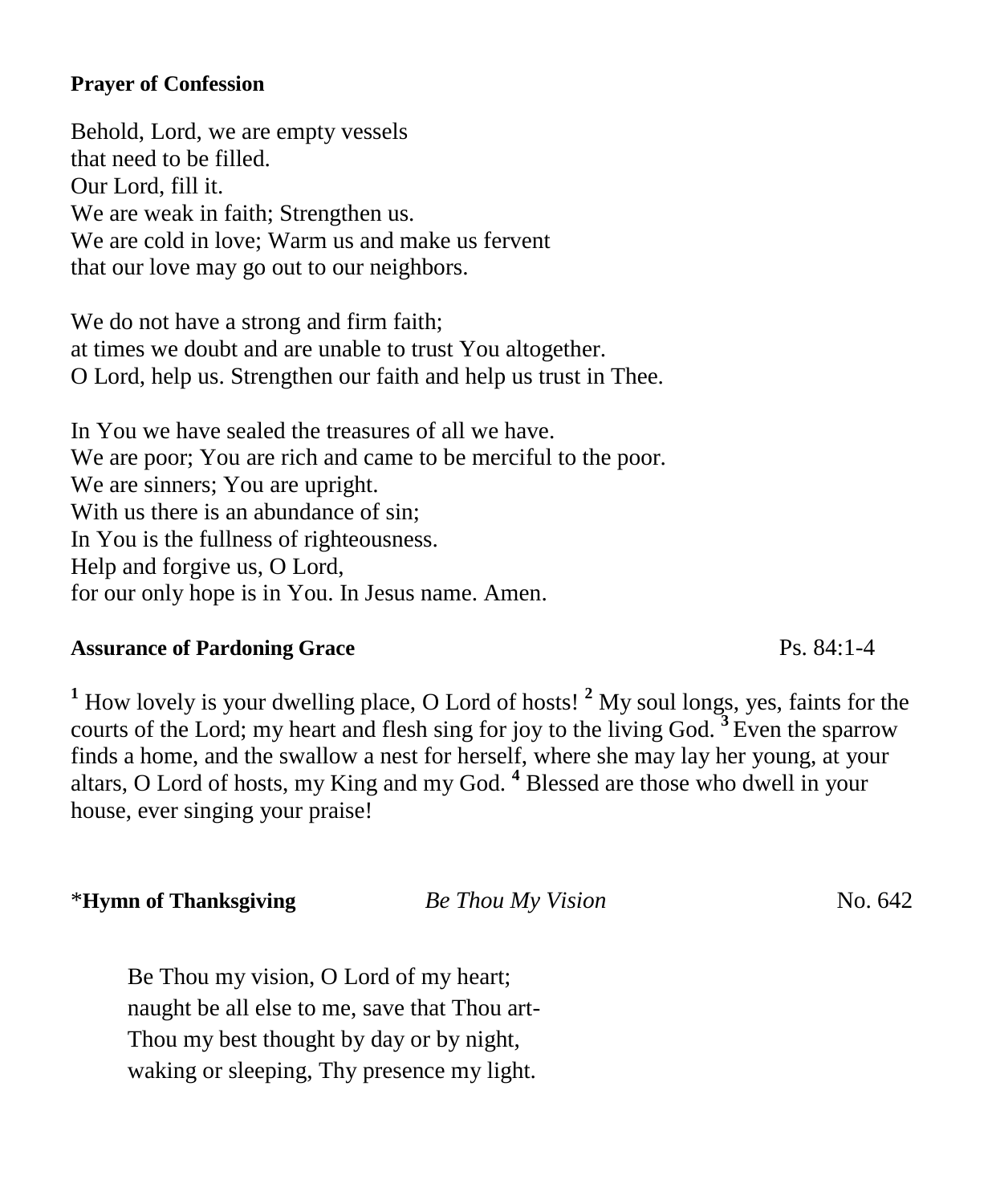Be Thou my wisdom, and Thou my true word; I ever with Thee and Thou with me, Lord; Thou my great Father, I Thy true son; Thou in me dwelling, and I with Thee one.

Be Thou my battle shield, sword for my fight; be Thou my dignity, Thou my delight, Thou my soul's shelter, Thou my high tow'r: raise Thou me heav'nward, O Pow'r of my pow'r.

Riches I heed not, nor man's empty praise, Thou mine inheritance, now and always: Thou and Thou only, first in my heart, High King of heaven, my treasure Thou art.

High King of heaven, my victory won, may I reach heaven's joys, O bright heav'n's Sun! Heart of my own heart, whatever befall, still be my vision, O Ruler of all.

Hymns from *Trinity Hymnal* used by permission of Great Commission Publications

**Scripture Reading Acts 10:23-48** (Pew pg. 919/LP pg. 1147)

# **Heidelberg Catechism (HC) 20-21**

20. Q. Are all men, then, saved by Christ just as they perished through Adam?

# **A. No. Only those are saved who by a true faith are grafted into Christ and accept all His benefits.**

21. Q. What is true faith?

**A. True faith is a sure knowledge whereby I accept as true all that God has revealed to us in His Word. At the same time it is a firm confidence that not only to others, but also to me, God has granted forgiveness of sins, everlasting righteousness, and salvation, out of mere grace, only for the sake of Christ's merits. This faith the Holy Spirit works in my heart by the gospel.**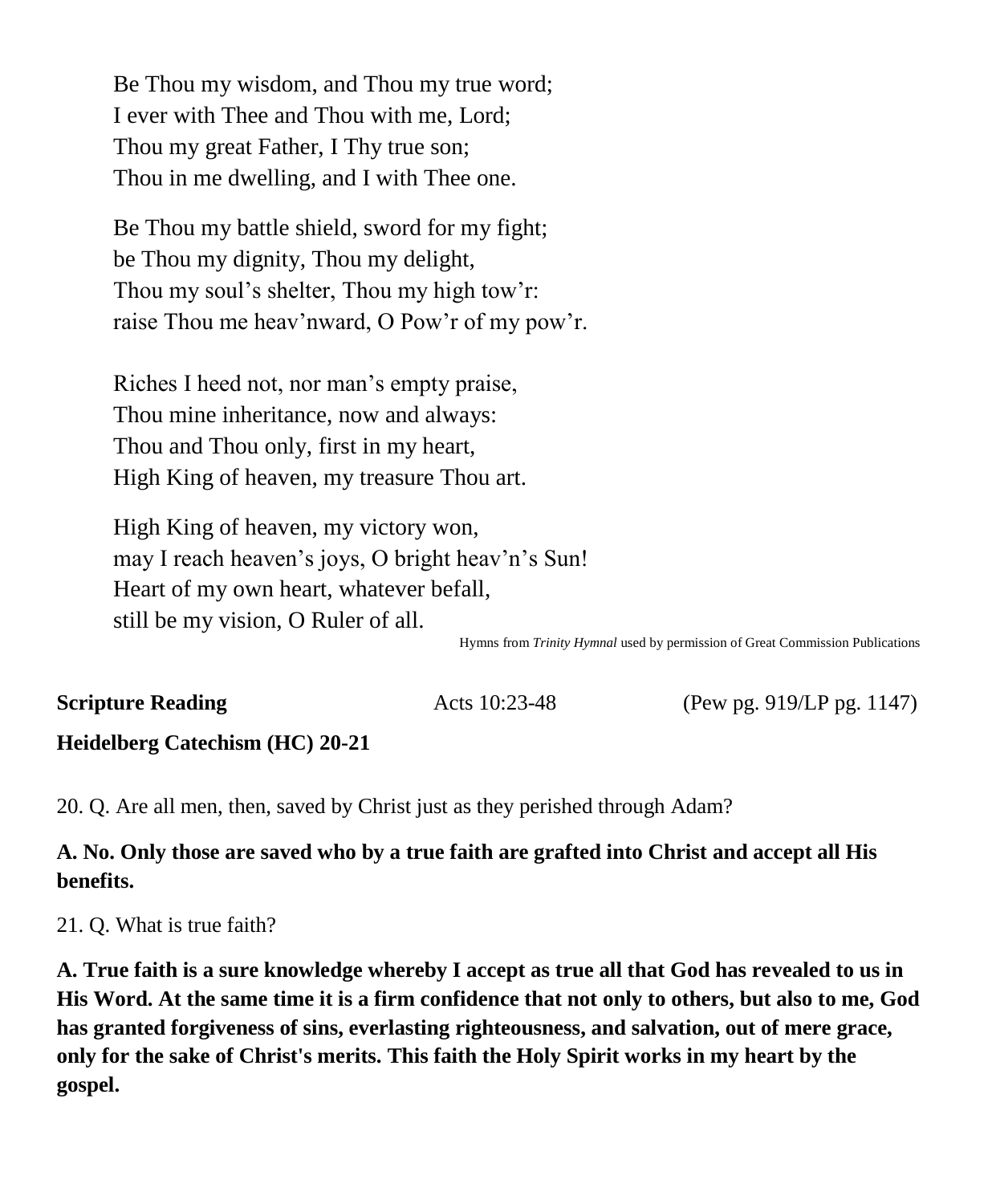**Prayer of Intercession**

# **Offering**

### *Selection by Musician*

\***Doxology** No. 731

Praise God, from Whom all blessings flow; Praise Him, all creatures here below; Praise Him above, ye heav'nly host; Praise Father, Son, and Holy Ghost. Amen.

Hymns from *Trinity Hymnal* used by permission of Great Commission Publications.

### **\*Prayer of Thanksgiving**

### **\*Hymn of Preparation** *Amazing Grace!* No. 460

Amazing grace! How sweet the sound, that saved a wretch like me! I once was lost, but now am found, was blind, but now I see.

'Twas grace that taught my heart to fear, and grace my fears relieved; how precious did that grace appear the hour I first believed!

Thro' many dangers, toils, and snares, I have already come; 'tis grace has brought me safe thus far, and grace will lead me home.

The Lord has promised good to me, His Word my hope secures; He will my shield and portion be, as long as life endures.

And when this flesh and heart shall fail, and mortal life shall cease, I shall possess within the veil a life of joy and peace.

When we've been there ten thousand years, bright shining as the sun, we've no less days to sing God's praise than when we've first begun.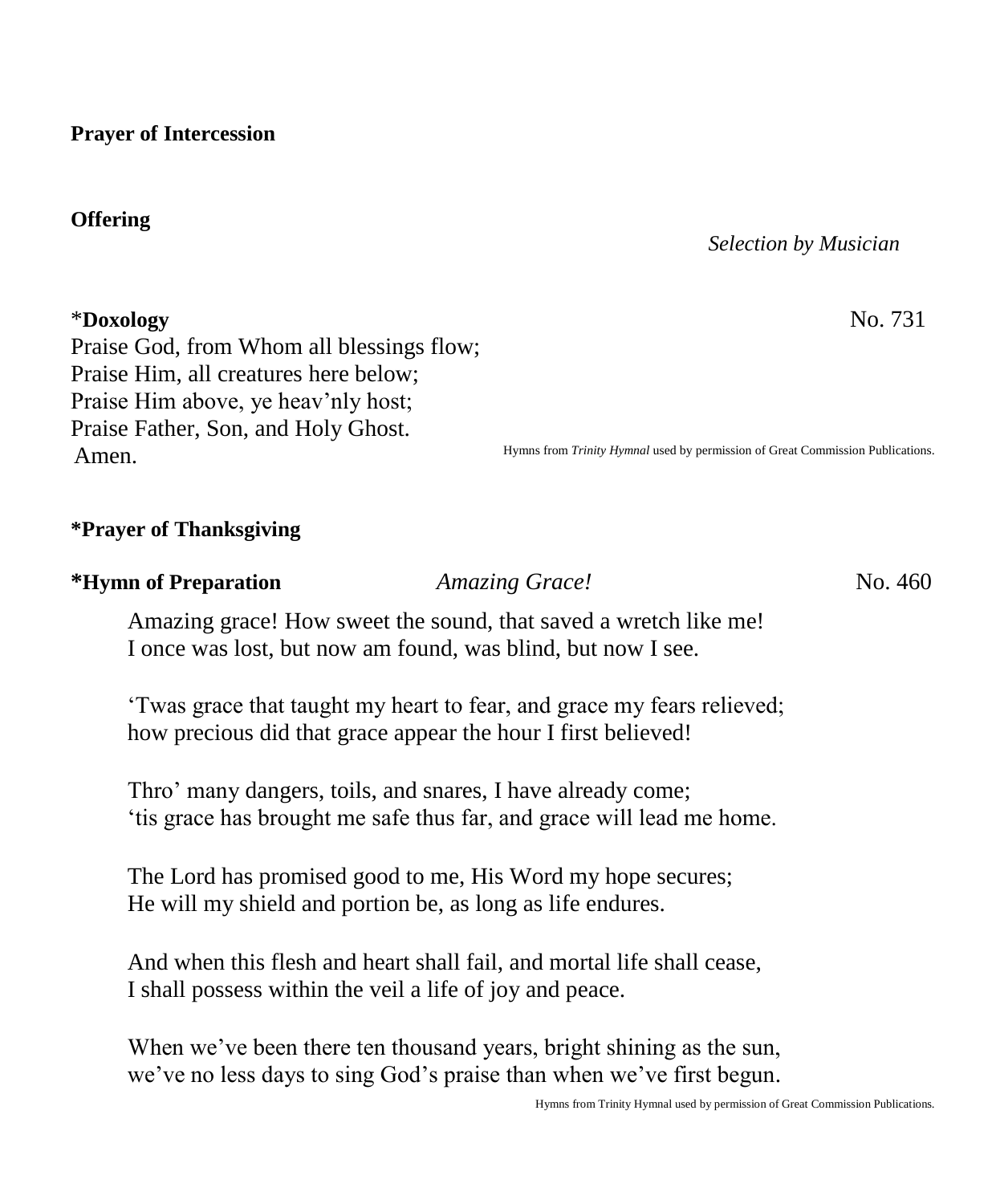1. Scientific Limits

2. Days of the Week

3. What God Does in Creation

# Questions:

- 1. What is the purpose of the scientific method? What can it tell us? What can it NOT tell us?
- 2. Can you think of a project you started recently? How important were those first steps to the success or failure of your project? Why is it important to get the opening chapters of the Bible correctly interpreted?
- 3. What are the strengths of the literal, 24-hour day view of creation days? What are some of the weaknesses of this view? According to the pastor, what should ultimately determine our view on creation days?
- 4. John's gospel deals primarily with the last week of Jesus life. How does Jesus final week correspond with God's creation week? What does this teach us?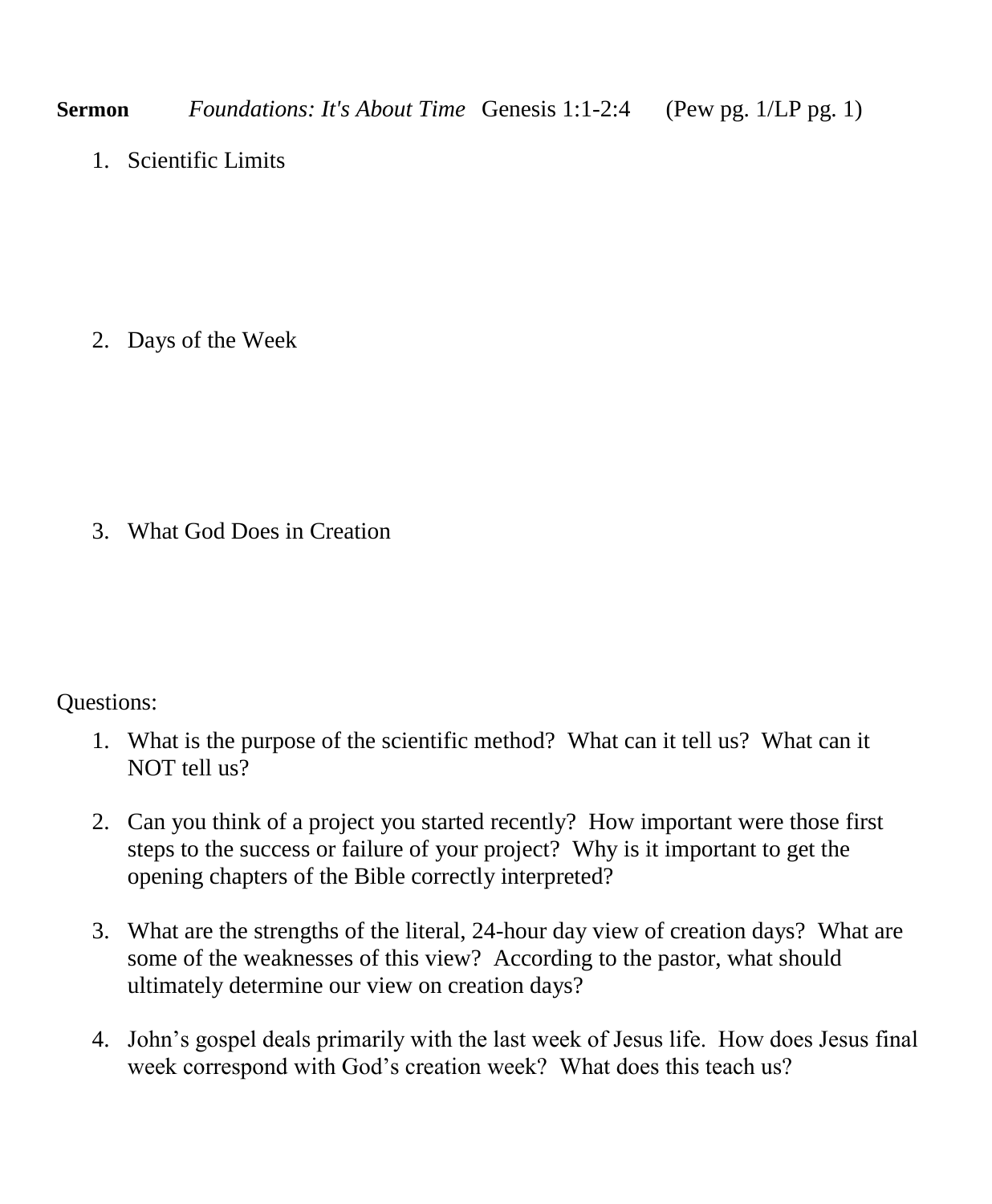1 Bless the Lord, my soul; my whole heart 2 Ever bless His holy name. Bless the Lord, my soul; forget not All His mercies to proclaim. 3 Who forgives all thy transgressions, Thy diseases all Who heals; 4 Who redeems thee from destruction, Who with thee so kindly deals.

Who with love and mercy crowns thee, 5 Satisfies thy mouth with good, so that even like the eagle thou art blessed with youth renewed. 6 In His righteousness Jehovah Will deliver those distressed: He will execute just judgment In the cause of all oppressed.

7 He made known His ways to Moses,

And his acts to Isr'el's race; 8 Tender, loving is Jehovah Slow to anger, rich and grace. 9 He will not forever chide us Nor will keep his anger still, 10 Has not dealt as we offended Nor requited us our ill.

11 For as high as is the heaven, Far above the Earth below, Ever great to them that fear Him Is the mercy He will show. 12 Far as east from west is distant He has put away our sin; 13 Like the pity of a father Has Jehovah's pity been.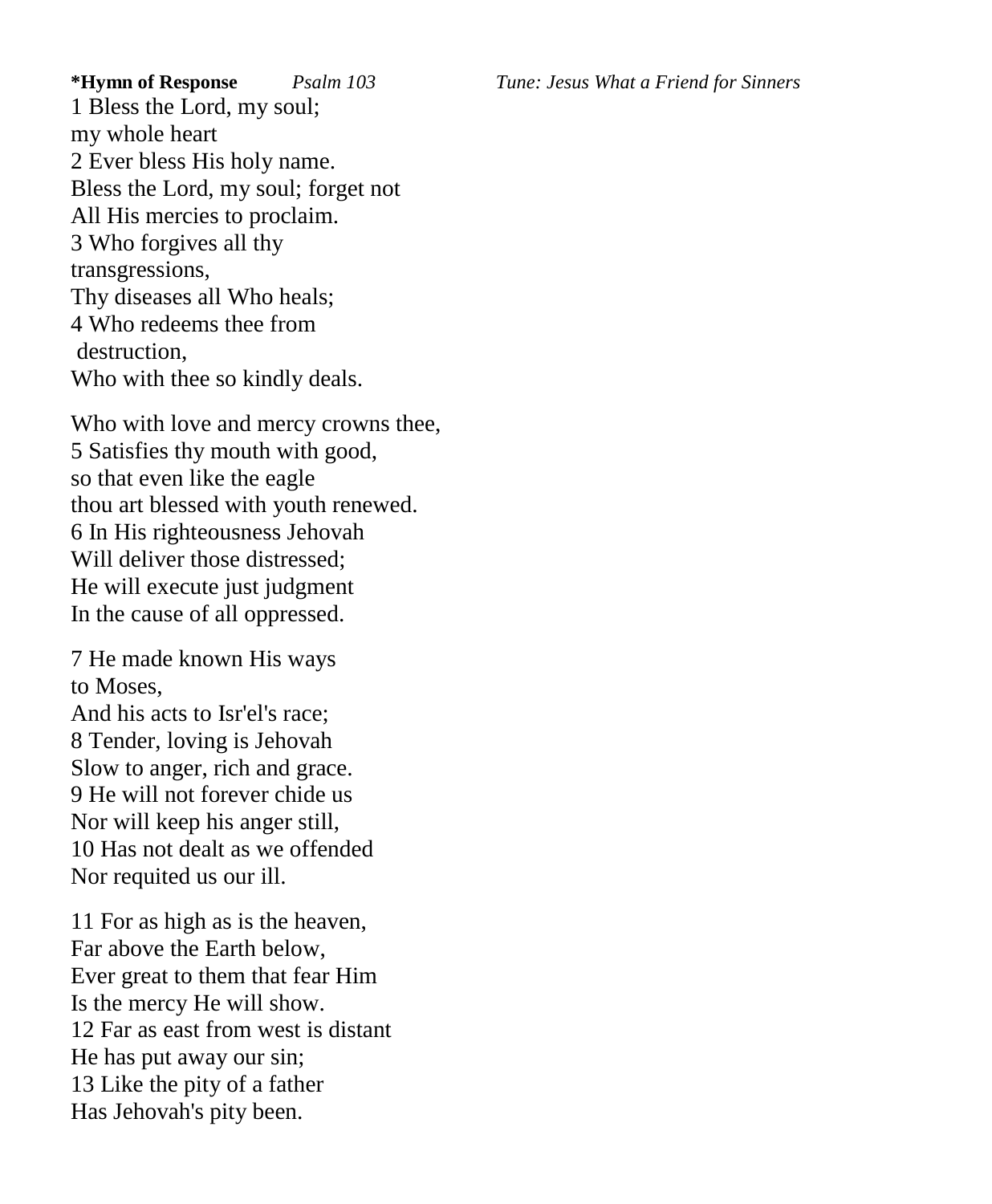# **\*Benediction**

**\*Gloria Patri** No. 735

**Postlude** 

Glory be to the Father, and to the Son, and to the Holy Ghost; as it was in the beginning, is now, and ever shall be, world without end. Amen, amen.

Hymns from *Trinity Hymnal* used by permission of Great Commission Publications.

*Selection by Musician*

**Weekly Calendar**

| <b>SUN 6/19</b>  | 10:30 AM   | <b>Worship Service</b>                             |
|------------------|------------|----------------------------------------------------|
| <b>SUN 6/26</b>  | 1:00PM     | <b>Senior Bible Study</b>                          |
| <b>THUR 6/30</b> | $11:00$ AM | <b>Viking Chili Bowl Luncheon</b><br>(All Welcome) |

**\* Congregation:** Please stand as able.

**Piano, Organ, Guitar** Emily Thevenin

**Intercessory Prayer Bruce Hrivnak**